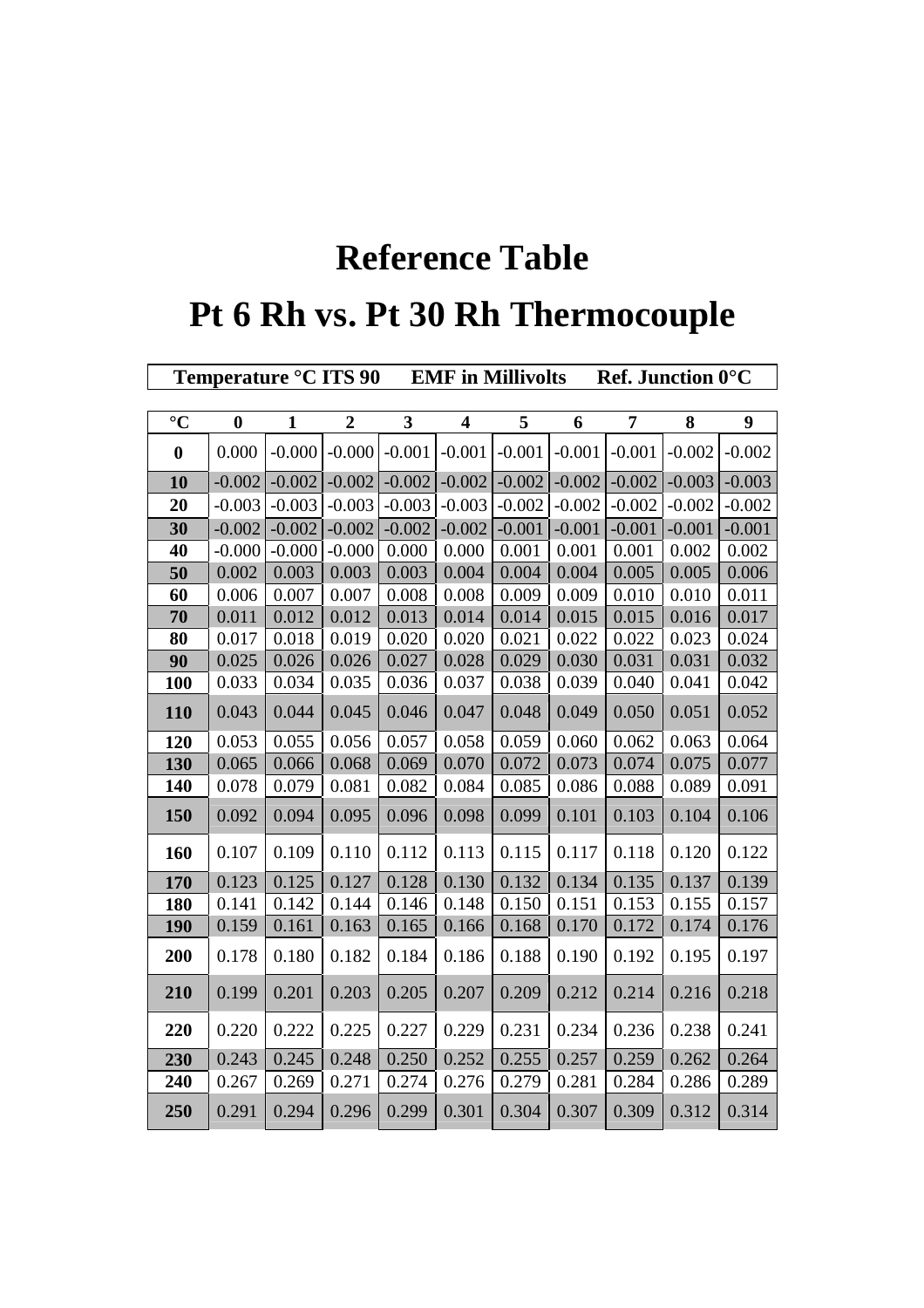| 260        | 0.317          | 0.320          | 0.322          | 0.325          | 0.328          | 0.330          | 0.333          | 0.336          | 0.338          | 0.341          |
|------------|----------------|----------------|----------------|----------------|----------------|----------------|----------------|----------------|----------------|----------------|
| 270        | 0.344          | 0.347          | 0.349          | 0.352          | 0.355          | 0.358          | 0.360          | 0.363          | 0.366          | 0.369          |
| 280        | 0.372          | 0.375          | 0.377          | 0.380          | 0.383          | 0.386          | 0.389          | 0.391          | 0.395          | 0.398          |
| 290        | 0.401          | 0.404          | 0.407          | 0.410          | 0.413          | 0.416          | 0.419          | 0.422          | 0.425          | 0.428          |
| 300        | 0.431          | 0.434          | 0.437          | 0.440          | 0.443          | 0.446          | 0.449          | 0.452          | 0.455          | 0.459          |
| 310        | 0.462          | 0.465          | 0.468          | 0.471          | 0.474          | 0.478          | 0.481          | 0.484          | 0.487          | 0.490          |
| 320        | 0.494          | 0.497          | 0.500          | 0.503          | 0.507          | 0.510          | 0.513          | 0.517          | 0.520          | 0.523          |
| 330        | 0.527          | 0.530          | 0.533          | 0.537          | 0.540          | 0.544          | 0.547          | 0.550          | 0.554          | 0.557          |
| 340        | 0.561          | 0.564          | 0.568          | 0.571          | 0.575          | 0.578          | 0.582          | 0.585          | 0.589          | 0.592          |
| 350        | 0.596          | 0.599          | 0.603          | 0.607          | 0.610          | 0.614          | 0.617          | 0.621          | 0.625          | 0.628          |
| 360        | 0.632          | 0.636          | 0.639          | 0.643          | 0.647          | 0.650          | 0.654          | 0.658          | 0.662          | 0.665          |
| 370        | 0.669          | 0.673          | 0.677          | 0.680          | 0.684          | 0.688          | 0.692          | 0.696          | 0.700          | 0.703          |
| 380        | 0.707          | 0.711          | 0.715          | 0.719          | 0.723          | 0.727          | 0.731          | 0.735          | 0.738          | 0.742          |
| 390        | 0.746          | 0.750          | 0.754          | 0.758          | 0.762          | 0.766          | 0.770          | 0.774          | 0.778          | 0.782          |
| 400        | 0.787          | 0.791          | 0.795          | 0.799          | 0.803          | 0.807          | 0.811          | 0.815          | 0.819          | 0.824          |
| 410        | 0.828          | 0.832          | 0.836          | 0.840          | 0.844          | 0.849          | 0.853          | 0.857          | 0.861          | 0.866          |
| 420        | 0.870          | 0.874          | 0.878          | 0.883          | 0.887          | 0.891          | 0.896          | 0.900          | 0.904          | 0.909          |
| 430        | 0.913          | 0.917          | 0.922          | 0.926          | 0.930          | 0.935          | 0.939          | 0.944          | 0.948          | 0.953          |
| 440        | 0.957          | 0.961          | 0.966          | 0.970          | 0.975          | 0.979          | 0.984          | 0.988          | 0.993          | 0.997          |
| 450        | 1.002          | 1.007          | 1.011          | 1.016          | 1.020          | 1.025          | 1.030          | 1.034          | 1.039          | 1.043          |
| 460        | 1.048          | 1.053          | 1.057          | 1.062          | 1.067          | 1.071          | 1.076          | 1.081          | 1.086          | 1.090          |
| 470        | 1.095          | 1.100          | 1.105          | 1.109          | 1.114          | 1.119          | 1.124          | 1.129          | 1.133          | 1.138          |
| 480        | 1.143          | 1.148          | 1.153          | 1.158          | 1.163          | 1.167          | 1.172          | 1.177          | 1.182          | 1.187          |
| 490        | 1.192          | 1.197          | 1.202          | 1.207          | 1.212          | 1.217          | 1.222          | 1.227          | 1.232          | 1.237          |
| 500        | 1.242          | 1.247          | 1.252          | 1.257          | 1.262          | 1.267          | 1.272          | 1.277          | 1.282          | 1.288          |
| 510        | 1.318          | 1.324          | 1.329          | 1.334          | 1.339          | 1.344          | 1.350          | 1.355          | 1.360          | 1.365          |
| 520        | 1.344          | 1.350          | 1.355          | 1.360          | 1.365          | 1.371          | 1.376          | 1.381          | 1.387          | 1.392          |
| 530        | 1.397          | 1.402          | 1.408          | 1.413          | 1.418          | 1.424          | 1.429          | 1.435          | 1.440          | 1.445          |
| 540        | 1.451<br>1.505 | 1.456          | 1.462<br>1.516 | 1.467          | 1.473          | 1.478          | 1.483<br>1.539 | 1.489          | 1.494<br>1.550 | 1.500          |
| 550<br>560 | 1.561          | 1.511<br>1.566 | 1.572          | 1.522<br>1.578 | 1.527<br>1.583 | 1.533<br>1.589 | 1.595          | 1.544<br>1.600 | 1.606          | 1.555<br>1.612 |
| 570        | 1.617          | 1.623          | 1.629          | 1.634          | 1.640          | 1.646          | 1.652          | 1.657          | 1.663          | 1.669          |
| 580        | 1.675          | 1.680          | 1.686          | 1.692          | 1.698          | 1.704          | 1.709          | 1.715          | 1.721          | 1.727          |
| 590        | 1.733          | 1.739          | 1.745          | 1.750          | 1.756          | 1.762          | 1.768          | 1.774          | 1.780          | 1.786          |
| 600        | 1.792          | 1.798          | 1.804          | 1.810          | 1.816          | 1.822          | 1.828          | 1.834          | 1.840          | 1.846          |
| 610        | 1.852          | 1.858          | 1.864          | 1.870          | 1.876          | 1.882          | 1.888          | 1.894          | 1.901          | 1.907          |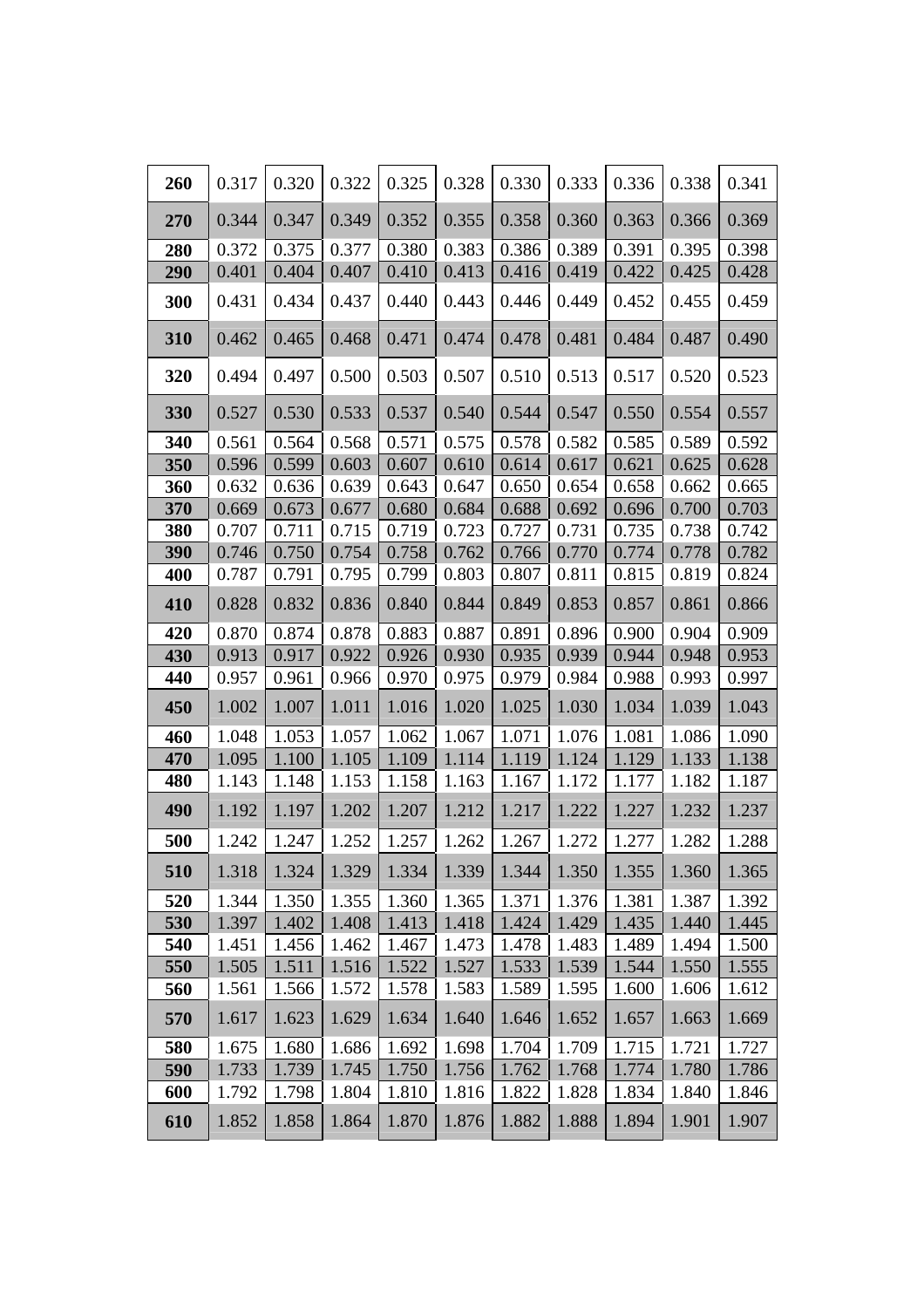| 620 | 1.913 | 1.919 | 1.925 | 1.931              | 1.937 | 1.944 | 1.950 | 1.956   | 1.962 | 1.968 |
|-----|-------|-------|-------|--------------------|-------|-------|-------|---------|-------|-------|
| 630 | 1.975 | 1.981 | 1.987 | 1.993              | 2.000 | 2.006 | 2.012 | 2.018   | 2.025 | 2.031 |
| 640 | 2.037 | 2.043 | 2.050 | 2.056              | 2.062 | 2.069 | 2.075 | 2.082   | 2.088 | 2.094 |
| 650 | 2.101 | 2.107 | 2.113 | 2.120              | 2.126 | 2.133 | 2.139 | 2.146   | 2.152 | 2.158 |
| 660 | 2.165 | 2.171 | 2.178 | 2.184              | 2.191 | 2.197 | 2.204 | 2.210   | 2.217 | 2.224 |
| 670 | 2.230 | 2.237 | 2.243 | 2.250              | 2.256 | 2.263 | 2.270 | 2.276   | 2.283 | 2.289 |
| 680 | 2.296 | 2.303 | 2.309 | 2.316              | 2.323 | 2.329 | 2.336 | 2.343   | 2.350 | 2.356 |
| 690 | 2.363 | 2.370 | 2.376 | 2.383              | 2.390 | 2.397 | 2.403 | 2.410   | 2.417 | 2.424 |
| 700 | 2.431 | 2.437 | 2.444 | 2.451              | 2.458 | 2.465 | 2.472 | 2.479   | 2.485 | 2.492 |
| 710 | 2.499 | 2.506 | 2.513 | 2.520              | 2.527 | 2.534 | 2.541 | 2.548   | 2.555 | 2.562 |
| 720 | 2.569 | 2.576 | 2.582 | 2.590              | 2.597 | 2.604 | 2.611 | 2.618   | 2.625 | 2.632 |
| 730 | 2.639 | 2.646 | 2.653 | 2.660              | 2.667 | 2.674 | 2.681 | 2.688   | 2.696 | 2.703 |
| 740 | 2.710 | 2.717 | 2.724 | 2.731              | 2.738 | 2.746 | 2.753 | 2.760   | 2.767 | 2.775 |
| 750 | 2.782 | 2.789 | 2.796 | 2.803              | 2.811 | 2.818 | 2.825 | 2.833   | 2.840 | 2.847 |
| 760 | 2.854 | 2.862 | 2.869 | 2.876              | 2.884 | 2.891 | 2.899 | 2.906   | 2.913 | 2.921 |
| 770 | 2.928 | 2.935 | 2.943 | 2.950              | 2.958 | 2.965 | 2.973 | 2.980   | 2.987 | 2.995 |
| 780 | 3.002 | 3.010 | 3.017 | 3.025              | 3.032 | 3.040 | 3.047 | 3.055   | 3.063 | 3.070 |
| 790 | 3.078 | 3.085 | 3.093 | 3.100              | 3.108 | 3.116 | 3.123 | 3.131   | 3.138 | 3.146 |
| 800 | 3.154 | 3.161 | 3.169 | 3.177              | 3.184 | 3.192 | 3.200 | 3.207   | 3.215 | 3.223 |
| 810 | 3.230 | 3.238 | 3.246 | 3.254              | 3.261 | 3.269 | 3.277 | 3.285   | 3.292 | 3.300 |
| 820 | 3.308 | 3.316 | 3.324 | 3.331              | 3.339 | 3.347 | 3.355 | 3.363   | 3.371 | 3.379 |
| 830 | 3.386 | 3.394 | 3.402 | 3.410              | 3.418 | 3.426 | 3.434 | 3.442   | 3.450 | 3.458 |
| 840 | 3.466 | 3.474 | 3.482 | 3.490              | 3.498 | 3.506 | 3.514 | 3.522   | 3.530 | 3.538 |
| 850 | 3.546 | 3.554 | 3.562 | 3.570              | 3.578 | 3.586 | 3.594 | 3.602   | 3.610 | 3.618 |
| 860 | 3.626 | 3.634 | 3.643 | 3.651              | 3.659 | 3.667 | 3.675 | 3.683   | 3.692 | 3.700 |
| 870 | 3.708 | 3.716 | 3.724 | 3.732              | 3.741 | 3.749 | 3.757 | 3.766   | 3.774 | 3.782 |
| 880 | 3.790 | 3.798 | 3.807 | 3.815              | 3.823 | 3.832 | 3.840 | 3.848   | 3.857 | 3.865 |
| 890 | 3.873 | 3.882 |       | $3.890 \mid 3.898$ | 3.907 | 3.915 | 3.923 | $3.932$ | 3.940 | 3.949 |
| 900 | 3.957 | 3.965 | 3.974 | 3.982              | 3.991 | 3.999 | 4.008 | 4.016   | 4.025 | 4.033 |
| 910 | 4.041 | 4.050 | 4.058 | 4.067              | 4.075 | 4.084 | 4.093 | 4.101   | 4.110 | 4.118 |
| 920 | 4.127 | 4.135 | 4.144 | 4.152              | 4.161 | 4.170 | 4.178 | 4.187   | 4.195 | 4.204 |
| 930 | 4.213 | 4.221 | 4.230 | 4.239              | 4.247 | 4.256 | 4.265 | 4.273   | 4.282 | 4.291 |
| 940 | 4.299 | 4.308 | 4.317 | 4.326              | 4.334 | 4.343 | 4.352 | 4.360   | 4.369 | 4.378 |
| 950 | 4.387 | 4.396 | 4.404 | 4.413              | 4.422 | 4.431 | 4.440 | 4.448   | 4.457 | 4.466 |
| 960 | 4.475 | 4.484 | 4.493 | 4.501              | 4.510 | 4.519 | 4.528 | 4.537   | 4.546 | 4.555 |
| 970 | 4.564 | 4.573 | 4.582 | 4.591              | 4.599 | 4.608 | 4.617 | 4.626   | 4.635 | 4.644 |
| 980 | 4.653 | 4.662 | 4.671 | 4.680              | 4.689 | 4.698 | 4.707 | 4.716   | 4.725 | 4.734 |
| 990 | 4.743 | 4.753 | 4.762 | 4.771              | 4.780 | 4.789 | 4.798 | 4.807   | 4.816 | 4.825 |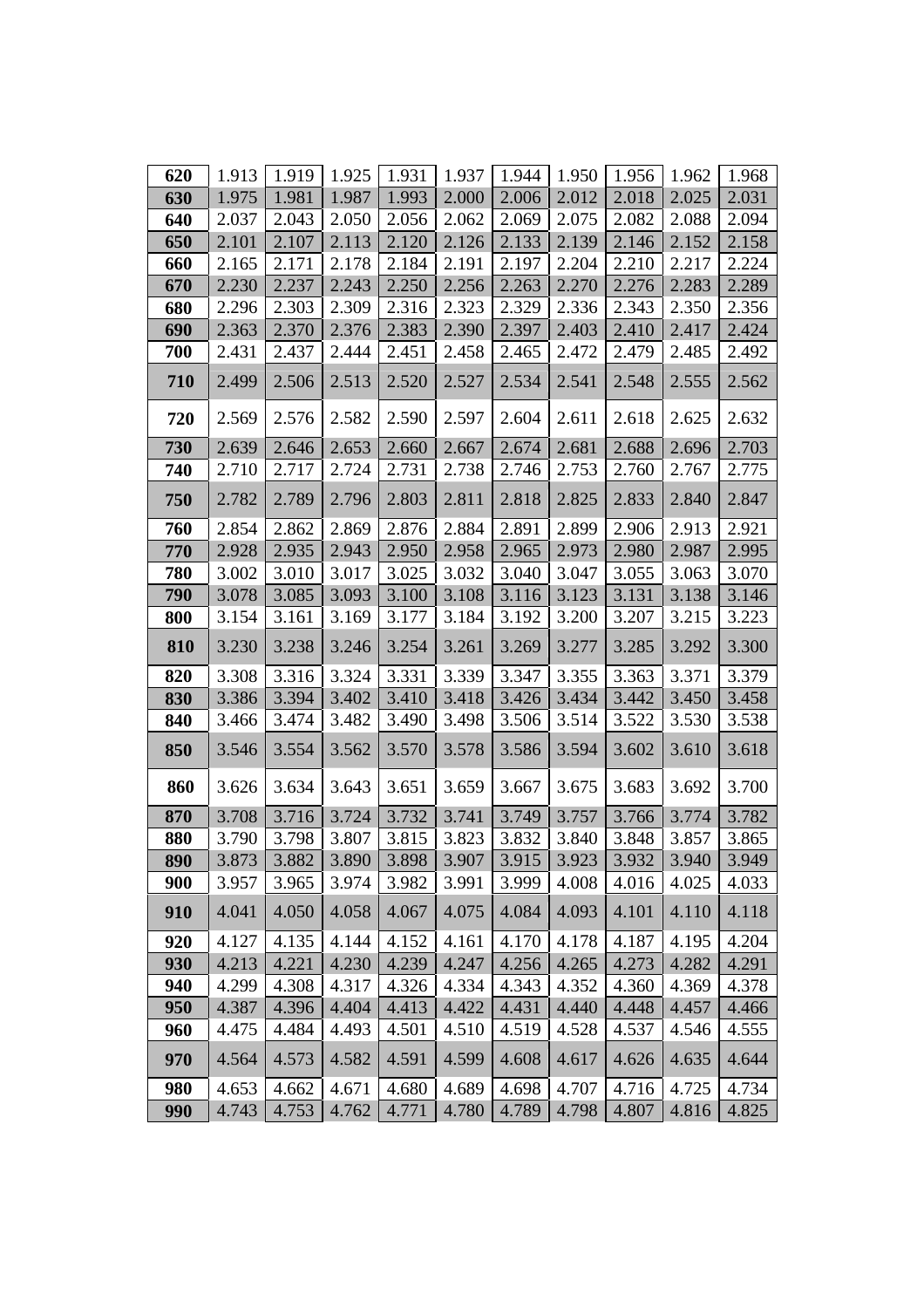| 1000        | 4.834 | 4.843 | 4.853 | 4.862 | 4.871 | 4.880 | 4.889 | 4.898 | 4.908 | 4.917 |
|-------------|-------|-------|-------|-------|-------|-------|-------|-------|-------|-------|
| 1010        | 4.926 | 4.935 | 4.944 | 4.954 | 4.963 | 4.972 | 4.981 | 4.990 | 5.000 | 5.009 |
| 1020        | 5.018 | 5.027 | 5.037 | 5.046 | 5.055 | 5.065 | 5.074 | 5.083 | 5.092 | 5.102 |
| 1030        | 5.111 | 5.120 | 5.130 | 5.139 | 5.148 | 5.158 | 5.167 | 5.176 | 5.186 | 5.195 |
| 1040        | 5.205 | 5.214 | 5.223 | 5.233 | 5.242 | 5.252 | 5.261 | 5.271 | 5.280 | 5.289 |
| 1050        | 5.299 | 5.308 | 5.318 | 5.327 | 5.337 | 5.346 | 5.356 | 5.365 | 5.375 | 5.384 |
| 1060        | 5.394 | 5.403 | 5.413 | 5.422 | 5.432 | 5.441 | 5.451 | 5.460 | 5.470 | 5.480 |
| 1070        | 5.489 | 5.499 | 5.508 | 5.518 | 5.528 | 5.537 | 5.547 | 5.556 | 5.566 | 5.576 |
| 1080        | 5.585 | 5.595 | 5.605 | 5.614 | 5.624 | 5.634 | 5.643 | 5.653 | 5.663 | 5.672 |
| 1090        | 5.682 | 5.692 | 5.702 | 5.711 | 5.721 | 5.731 | 5.740 | 5.750 | 5.760 | 5.770 |
| <b>1100</b> | 5.780 | 5.789 | 5.799 | 5.809 | 5.819 | 5.828 | 5.838 | 5.848 | 5.858 | 8.868 |
| <b>1110</b> | 5.878 | 5.887 | 5.897 | 5.907 | 5.917 | 5.927 | 5.937 | 5.947 | 5.956 | 5.966 |
| 1120        | 5.976 | 5.986 | 5.996 | 6.006 | 6.016 | 6.026 | 6.036 | 6.046 | 6.056 | 6.065 |
| 1130        | 6.075 | 6.085 | 6.095 | 6.105 | 6.115 | 6.125 | 6.135 | 6.145 | 6.155 | 6.165 |
| 1140        | 6.175 | 6.185 | 6.195 | 6.205 | 6.215 | 6.225 | 6.235 | 6.245 | 6.256 | 2.266 |
| 1150        | 6.276 | 6.286 | 6.296 | 6.306 | 6.316 | 6.326 | 6.336 | 6.346 | 6.356 | 6.367 |
| 1160        | 6.377 | 6.387 | 6.397 | 6.407 | 6.417 | 6.427 | 6.438 | 6.448 | 6.458 | 6.468 |
| 1170        | 6.478 | 6.488 | 6.499 | 6.509 | 6.519 | 6.529 | 6.539 | 6.550 | 6.560 | 6.570 |
| <b>1180</b> | 6.580 | 6.591 | 6.601 | 6.611 | 6.621 | 6.632 | 6.642 | 6.652 | 6.663 | 6.673 |
| 1190        | 6.683 | 6.693 | 6.704 | 6.714 | 6.724 | 6.735 | 6.645 | 6.755 | 6.766 | 6.776 |
| 1200        | 6.786 | 6.797 | 6.807 | 6.818 | 6.828 | 6.838 | 6.849 | 6.859 | 6.869 | 6.880 |
| 1210        | 6.890 | 6.901 | 6.911 | 6.922 | 6.932 | 6.942 | 6.953 | 6.963 | 6.974 | 6.984 |
| 1220        | 6.995 | 7.005 | 7.016 | 7.026 | 7.037 | 7.047 | 7.058 | 7.068 | 7.079 | 7.089 |
| 1230        | 7.100 | 7.110 | 7.121 | 7.131 | 7.142 | 7.152 | 7.163 | 7.173 | 7.184 | 7.194 |
| 1240        | 7.205 | 7.216 | 7.226 | 7.237 | 7.247 | 7.258 | 7.269 | 7.279 | 7.290 | 7.300 |
| 1250        | 7.311 | 7.322 | 7.332 | 7.343 | 7.353 | 7.364 | 7.375 | 7.385 | 7.396 | 7.407 |
| 1260        | 7.417 | 7.428 | 7.439 | 7.449 | 7.460 | 7.471 | 7.482 | 7.492 | 7.503 | 7.514 |
| 1270        | 7.524 | 7.535 | 7.546 | 7.557 | 7.567 | 7.578 | 7.589 | 7.600 | 7.610 | 7.621 |
| 1280        | 7.632 | 7.643 | 7.653 | 7.664 | 7.675 | 7.686 | 7.697 | 7.707 | 7.718 | 7.729 |
| 1290        | 7.740 | 7.751 | 7.761 | 7.772 | 7.783 | 7.794 | 7.805 | 7.816 | 7.827 | 7.837 |
| 1300        | 7.848 | 7.859 | 7.870 | 8.881 | 7.892 | 7.903 | 7.914 | 7.924 | 7.935 | 7.946 |
| 1310        | 7.957 | 7.968 | 7.979 | 7.990 | 8.001 | 8.012 | 8.023 | 8.034 | 8.045 | 8.056 |
| 1320        | 8.066 | 8.077 | 8.088 | 8.099 | 8.110 | 8.121 | 8.132 | 8.143 | 8.154 | 8.165 |
| 1330        | 8.176 | 8.187 | 8.198 | 8.209 | 8.220 | 8.231 | 8.242 | 8.253 | 8.264 | 8.275 |
| 1340        | 8.286 | 8.298 | 8.309 | 8.320 | 8.331 | 8.342 | 8.353 | 8.364 | 8.375 | 8.386 |
| 1350        | 8.397 | 8.408 | 8.419 | 8.430 | 8.441 | 8.453 | 8.464 | 8.475 | 8.486 | 8.497 |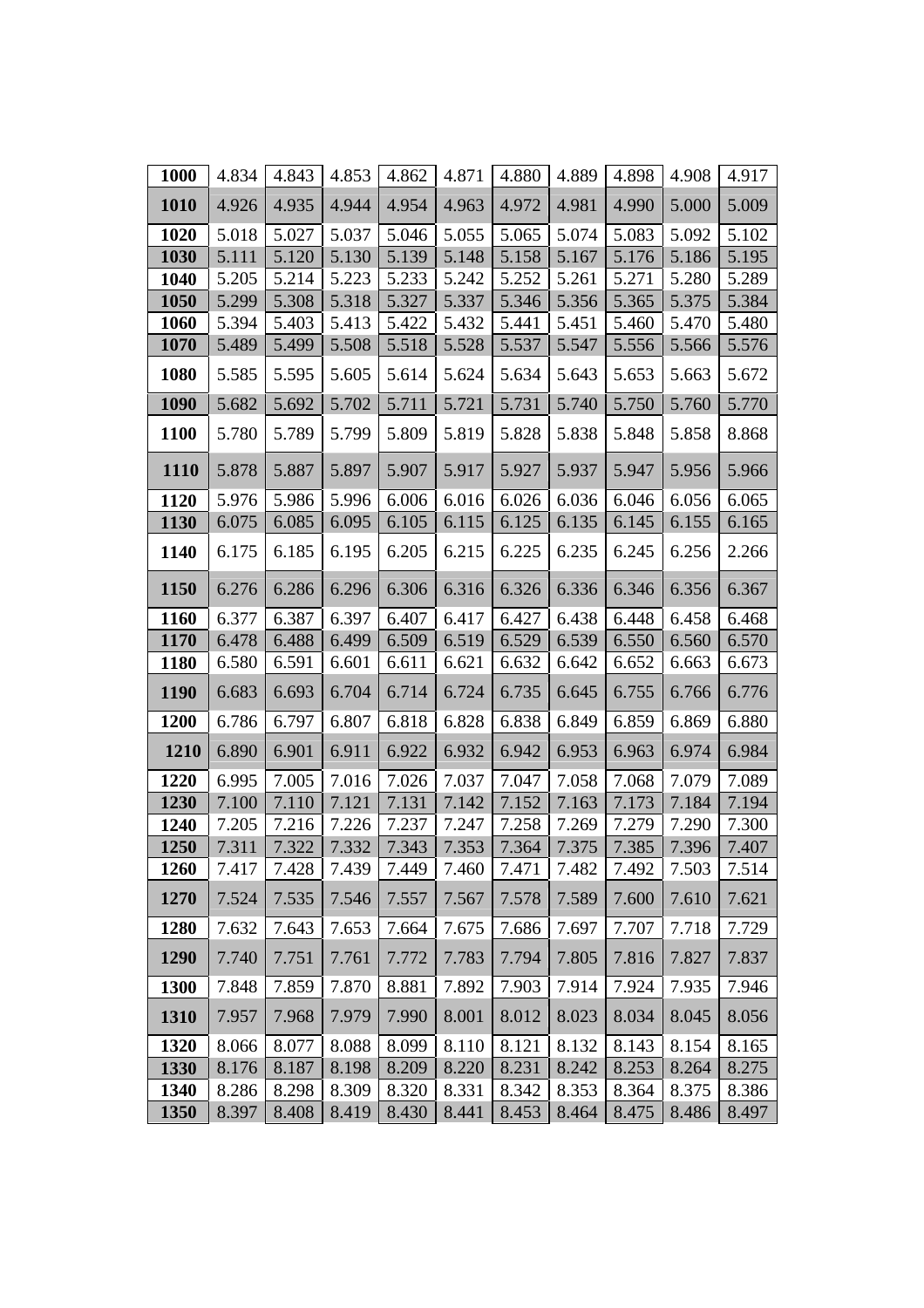| 1360        | 8.508  | 8.519  | 8.530  | 8.542                                                                   | 8.553 | 8.564  | 8.575                | 8.586  | 8.597  | 8.608         |
|-------------|--------|--------|--------|-------------------------------------------------------------------------|-------|--------|----------------------|--------|--------|---------------|
| 1370        | 8.620  | 8.631  | 8.642  | 8.653                                                                   | 8.664 | 8.675  | 8.687                | 8.698  | 8.709  | 8.720         |
| 1380        | 8.731  | 8.743  | 8.754  | 8.765                                                                   | 8.776 | 8.787  | 8.799                | 8.810  | 8.821  | 8.832         |
| 1390        | 8.844  | 8.855  | 8.866  | 8.877                                                                   | 8.889 | 8.900  | 8.911                | 8.922  | 8.934  | 8.945         |
| 1400        | 8.956  | 8.967  | 8.979  | 8.990                                                                   | 9.001 | 9.013  | 9.024                | 9.035  | 9.047  | 9.058         |
| 1410        | 9.069  | 9.080  | 9.092  | 9.103                                                                   | 9.114 | 9.126  | 9.137                | 9.148  | 9.160  | 9.171         |
| 1420        | 9.182  | 9.194  | 9.205  | 9.216                                                                   | 9.228 | 9.239  | 9.251                | 9.262  | 9.273  | 9.285         |
| 1430        | 9.296  | 9.307  | 9.319  | 9.330                                                                   | 9.342 | 9.353  | 9.364                | 9.376  | 9.387  | 9.398         |
| 1440        | 9.410  | 9.421  | 9.433  | 9.444                                                                   | 9.456 | 9.467  | 9.478                | 9.490  | 9.501  | 9.513         |
| 1450        | 9.524  | 9.536  | 9.547  | 9.558                                                                   | 9.570 | 9.581  | 9.593                | 9.604  | 9.616  | 9.627         |
| 1460        | 9.639  | 9.650  | 9.662  | 9.673                                                                   | 9.684 | 9.696  | 9.707                | 9.719  | 9.730  | 9.742         |
| 1470        | 9.753  | 9.765  | 9.776  | 9.788                                                                   | 9.799 | 9.811  | 9.822                | 9.834  | 9.845  | 9.857         |
| 1480        | 9.868  | 9.880  | 9.891  | 9.903                                                                   | 9.914 | 9.926  | 9.937                | 9.949  | 9.961  | 9.972         |
| 1490        | 9.984  | 9.995  |        | 10.007 10.018 10.030                                                    |       |        | 10.041 10.053 10.064 |        |        | 10.076 10.088 |
| 1500        | 10.099 | 10.111 | 10.122 | 10.134 10.145                                                           |       | 10.157 | 10.168               | 10.180 | 10.192 | 10.203        |
| <b>1510</b> | 10.215 |        |        | 10.226 10.238 10.250 10.261 10.273 10.284 10.296 10.307                 |       |        |                      |        |        | 10.319        |
| 1520        |        |        |        | 10.331 10.342 10.354 10.365 10.377 10.389 10.400 10.412 10.423 10.435   |       |        |                      |        |        |               |
| 1530        |        |        |        | 10.447 10.458 10.470 10.482 10.493 10.505 10.516 10.528 10.540 10.551   |       |        |                      |        |        |               |
| 1540        |        |        |        | 10.563 10.575 10.586 10.598 10.609 10.621 10.633 10.644 10.656 10.668   |       |        |                      |        |        |               |
| 1550        |        |        |        | 10.679 10.691 10.703 10.714 10.726 10.738 10.749 10.761 10.773 10.784   |       |        |                      |        |        |               |
| <b>1560</b> |        |        |        | 10.796 10.808 10.819 10.831 10.843 10.854 10.866 10.878 10.889 10.901   |       |        |                      |        |        |               |
| 1570        |        |        |        | 10.913 10.924 10.936 10.948 10.959 10.971 10.983 10.994 11.006 11.018   |       |        |                      |        |        |               |
| 1580        |        |        |        | 11.029 11.041 11.053 11.064 11.076 11.088 11.099 11.111                 |       |        |                      |        |        | 11.123 11.134 |
| 1590        |        |        |        | $11.146 11.158 11.169 11.181 11.193 11.205 11.216 11.228 11.240 11.251$ |       |        |                      |        |        |               |
| 1600        |        |        |        | 11.263 11.275 11.286 11.298 11.310 11.321 11.333 11.345 11.357 11.368   |       |        |                      |        |        |               |
| 1610        |        |        |        | $11.380 11.392 11.403 11.415 11.427 11.438 11.450 11.462 11.474 11.485$ |       |        |                      |        |        |               |
| 1620        |        |        |        | 11.497 11.509 11.520 11.532 11.544 11.555 11.567 11.579 11.591 11.602   |       |        |                      |        |        |               |
| 1630        |        |        |        | 11.614 11.626 11.637 11.649 11.661 11.673 11.684 11.696 11.708 11.719   |       |        |                      |        |        |               |
| 1640        |        |        |        | 11.731 11.743 11.754 11.766 11.778 11.790 11.801 11.813 11.825 11.836   |       |        |                      |        |        |               |
| 1650        |        |        |        | 11.848 11.860 11.871 11.883 11.895 11.907 11.918 11.930 11.942 11.953   |       |        |                      |        |        |               |
| 1660        |        |        |        | 11.965 11.977 11.988 12.000 12.012 12.024 12.035 12.047 12.059 12.070   |       |        |                      |        |        |               |
| 1670        |        |        |        | 12.082 12.094 12.105 12.117 12.129 12.141 12.152 12.164 12.176 12.187   |       |        |                      |        |        |               |
| 1680        |        |        |        | 12.199 12.211 12.222 12.234 12.246 12.257 12.269 12.281 12.292 12.304   |       |        |                      |        |        |               |
| 1690        |        |        |        | 12.316 12.327 12.339 12.351 12.363 12.374 12.386 12.398 12.409 12.421   |       |        |                      |        |        |               |
| 1700        |        |        |        | 12.433 12.444 12.456 12.468 12.479 12.491 12.503 12.514 12.526 12.538   |       |        |                      |        |        |               |
| 1710        |        |        |        | 12.549 12.561 12.572 12.584 12.596 12.607 12.619 12.631 12.642 12.654   |       |        |                      |        |        |               |
| 1720        |        |        |        | 12.666 12.677 12.689 12.701 12.712 12.724 12.736 12.747 12.759 12.770   |       |        |                      |        |        |               |
| 1730        |        |        |        | 12.782 12.794 12.805 12.817 12.829 12.840 12.852 12.863 12.875 12.887   |       |        |                      |        |        |               |
| 1740        |        |        |        | 12.898 12.910 12.922 12.933 12.945 12.956 12.968 12.980 12.991 13.003   |       |        |                      |        |        |               |